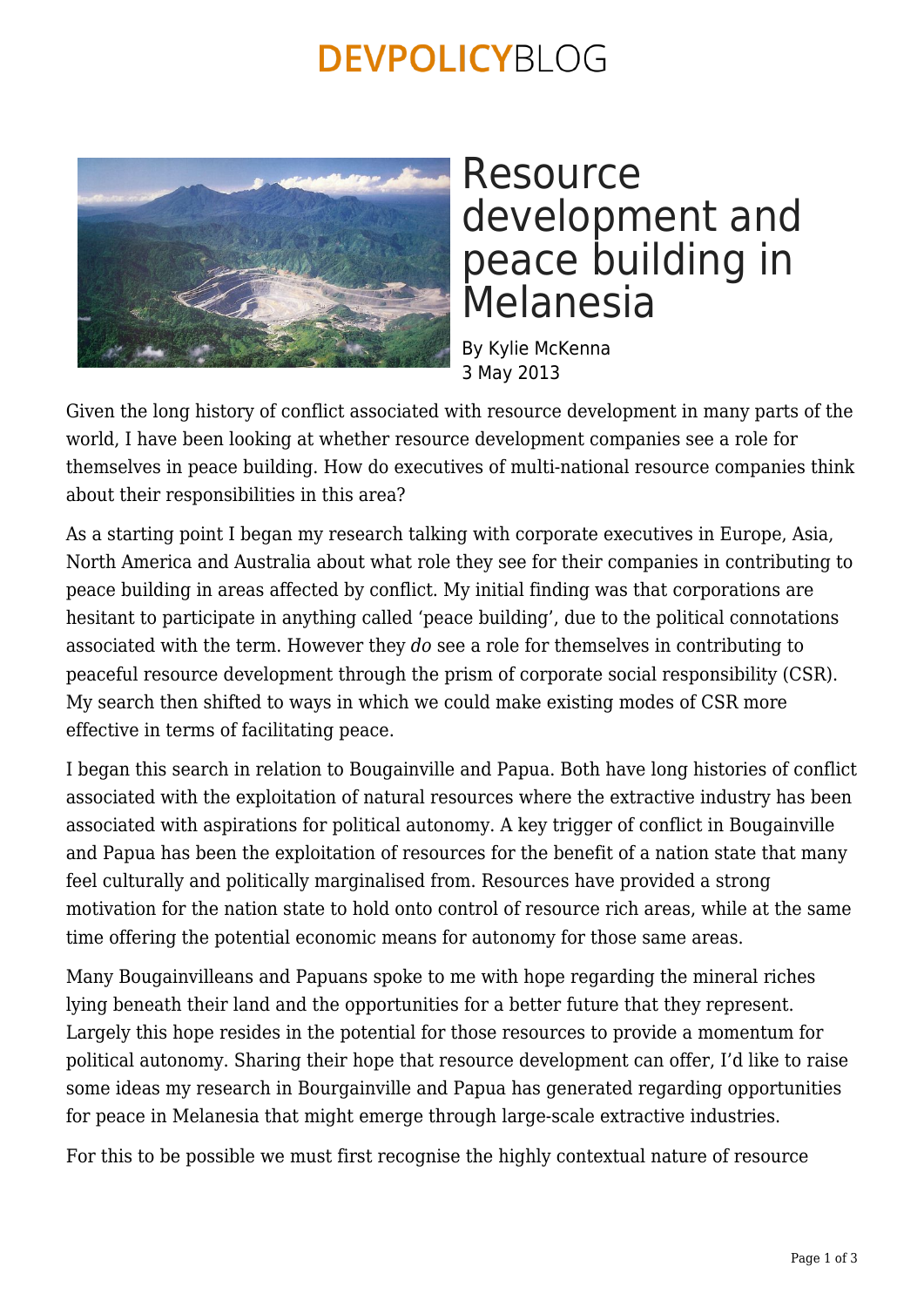## **DEVPOLICYBLOG**

conflict. In a region as diverse as Melanesia we need to find avenues for extracting resources that is attuned to the complexities of specific political histories, as well as traditional socio-economies and land tenure systems. The major risks in failing to do so are that resource development can: ignite conflict; exacerbate uneven development; intensify contests between national and local power structures; and increase intergenerational tensions. Despite the large scholarship that exists on the risks related to the resources curse, contributions regarding how these risks might be mitigated – or even turned into opportunities for peace – are much fewer. Given the very human desire for advancement and to improve the conditions of one's life, it is important that more thought is put into how best to reduce the likelihood of conflict, rather than just assuming (or hoping) that communities will decide the risks are too great and leave the wealth in the ground.

The main limitation I have identified with existing models of CSR is that they are more focused on the distribution of material benefits, such as education and trust funds, than on engagement with the sources of injustice that may lead to violence. I don't want to underestimate the value of material benefits, but they do not get to the heart of the problem, and will not be enough on their own to prevent conflict. This was certainly the case in relation to the Bougainville conflict and is also evident in Papua, where there have been strong links between resource development, historical injustice and regional inequality. Violence connected to extractive industries often transcends the immediate triggers (such as a dispute over compensation) but taps into much deeper, and at times highly emotive, issues of legacies of colonisation and cultural identity. Immediate concerns might be appeased by a rise in compensation payments, but underlying issues remain unresolved and likely to re-emerge.

Dealing with the underlying drivers of conflict might seem too difficult a task for resource development companies. However, it's my feeling that engagement at this level opens opportunities for companies to contribute to peaceful development in ways that don't just require ever-increasing financial payments to landowners. Having said this, I recognise that engagement of this kind is not easy, particularly where there is a hostile state involved.

In spite of the obvious challenges, examples of this type of engagement exist. BP's strategy in West Papua has attempted to reduce the presence of the Indonesian military in the vicinity of its Tangguh LNG project to avoid the human rights violations and problems that have tainted Freeport's mining operations for many years. This approach has salience for the possible resumption of mining on Bougainville, where executives of Bougainville Copper Ltd (BCL) and Rio Tinto might do well to seek redemption from Bougainvilleans by recognising and publicly stating the company's involvement in the conditions which led to